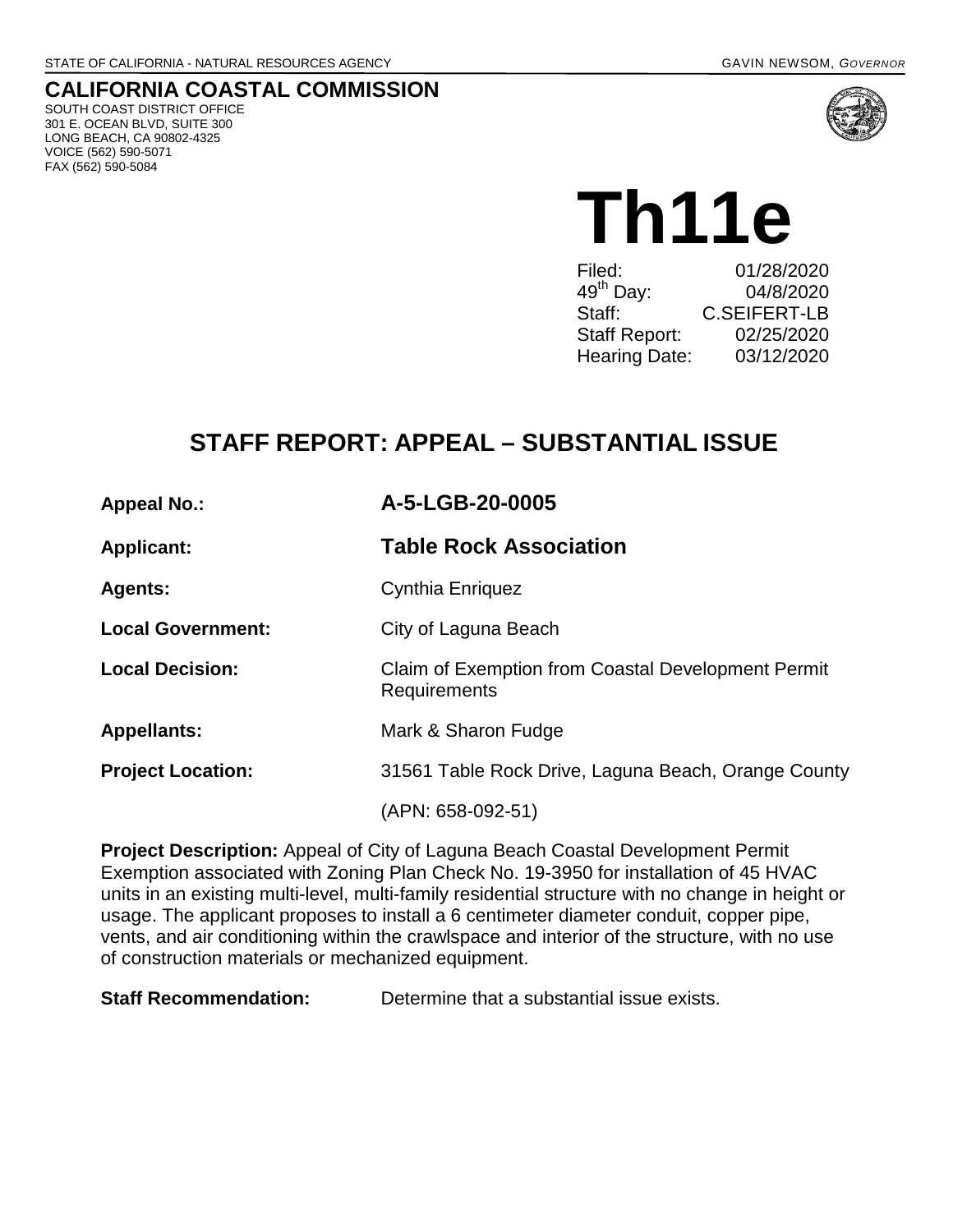**IMPORTANT HEARING PROCEDURE NOTE:** The Commission will not take public testimony during the "substantial issue" phase of the appeal hearing unless at least three Commissioners request it. If the Commission finds that the appeal raises a substantial issue, the "de novo" phase of the hearing will follow, during which the Commission will take public testimony.

#### **SUMMARY OF STAFF RECOMMENDATION**

The City of Laguna Beach determined that the following development was exempt from Coastal Development Permit ("CDP") requirements and issued Zoning Plan Check ("ZPC") No. 19-3950 for the installation of Heating, Ventilation, and Air-Conditioning units for 45 residential units in the condominiums at 31561 Table Rock Drive in Laguna Beach. The City's approval states that the project will not require "mechanized construction equipment or construction materials within 50 feet of the bluff edge" and that "solid materials will be restricted to the inside of the building". The subject site is a 82,298 square foot lot with a zoning designation of Low Density Residential (R-1), located on a bluff top beachfront lot at 31561 Table Rock Drive in the South Laguna Area of the City of Laguna Beach.

Staff recommends that the Commission determine that a substantial issue exists with respect to the grounds on which the appeal has been filed. The primary basis of the appeal rests on the assertion that the City of Laguna Beach Local Coastal Program ("LCP") does not currently exempt repair and maintenance activities on all projects; the LCP only exempts repair and maintenance activities associated with existing shoreline protective devices. The City of Laguna Beach has submitted Local Coastal Program Amendment No. 2-19, which would more broadly apply the repair and maintenance exemption to residential and non-residential developments. However, this amendment has not yet been certified by the Commission and is not yet in effect.

The appellants' also contend that the project is further ineligible for an exemption from CDP requirements because it was misclassified as repair and maintenance and should have been classified as new development. The City of Laguna Beach, prior to issuance of the exemption, requested clarification from Commission staff as to whether the installation of new HVAC units constituted repair and maintenance. After reviewing past determinations, staff confirmed this classification with the stipulation that all installed materials remain within the building interior. The applicant generally adhered to this guidance and specifically described the method in which solid materials would be confined within the structure. The approved project plans, however, also identify minor exterior work including new ducts. Despite these considerations as to whether the project should have been classified as new development, the City's exemption determination raises a substantial issue on the basis of inconsistency with the City's current certified Local Coastal Program repair and maintenance provisions.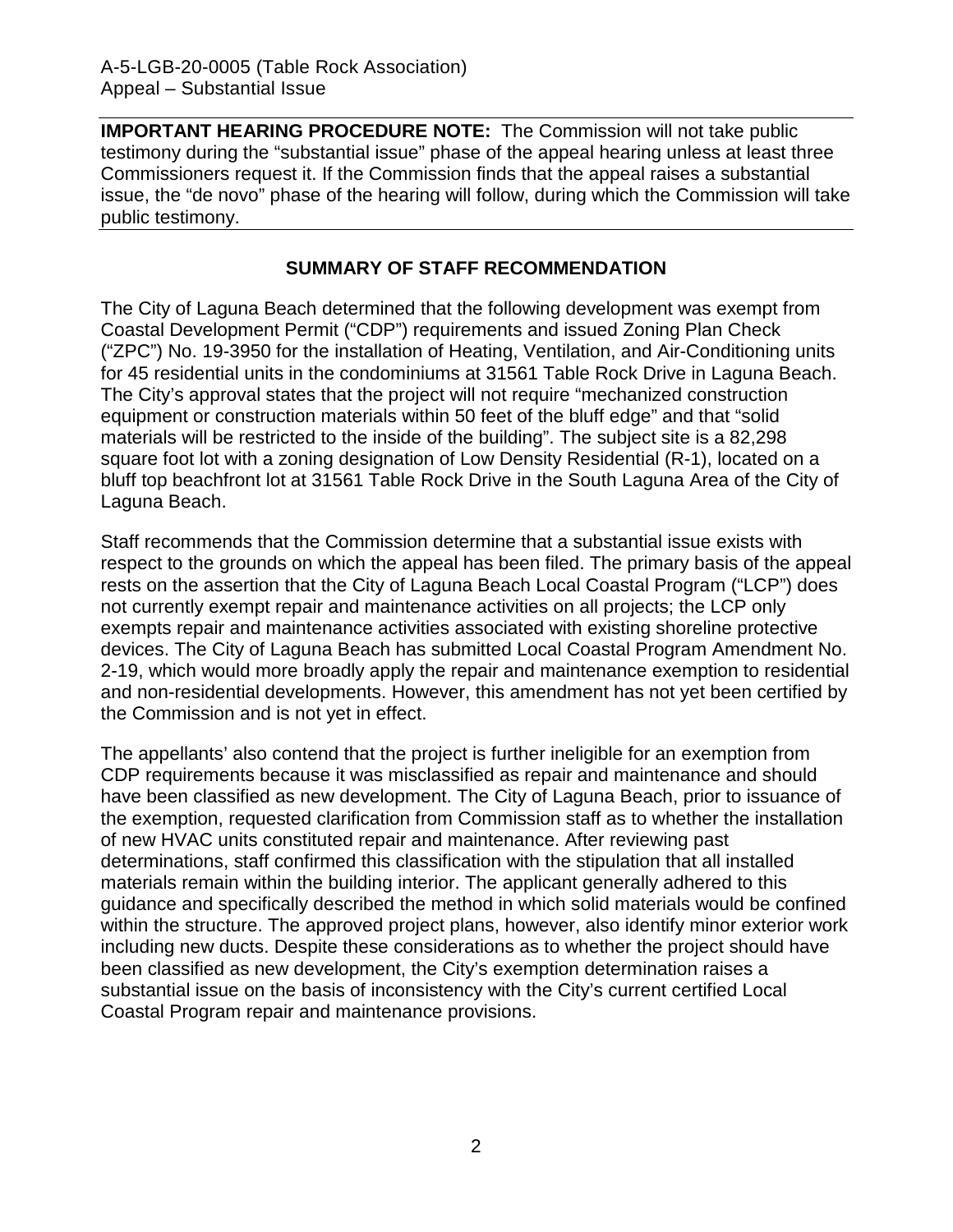## **TABLE OF CONTENTS**

| V. FINDINGS AND DECLARATIONS - SUBSTANTIAL ISSUE |
|--------------------------------------------------|
|                                                  |
|                                                  |
|                                                  |
|                                                  |
|                                                  |

## **APPENDICES**

Appendix A – Relevant LCP Policies and Definitions Appendix B – Substantive File Documents

### **[EXHIBITS](https://documents.coastal.ca.gov/reports/2017/8/w12a/w12a-8-2017-exhibits.pdf)**

- Exhibit 1 Project Location
- [Exhibit 2 Local](https://documents.coastal.ca.gov/reports/2017/8/w12a/w12a-8-2017-exhibits.pdf) Coastal Development Permit Exemption
- [Exhibit 3 Appeal](https://documents.coastal.ca.gov/reports/2017/8/w12a/w12a-8-2017-exhibits.pdf)
- Exhibit 4 Site Plans and Elevations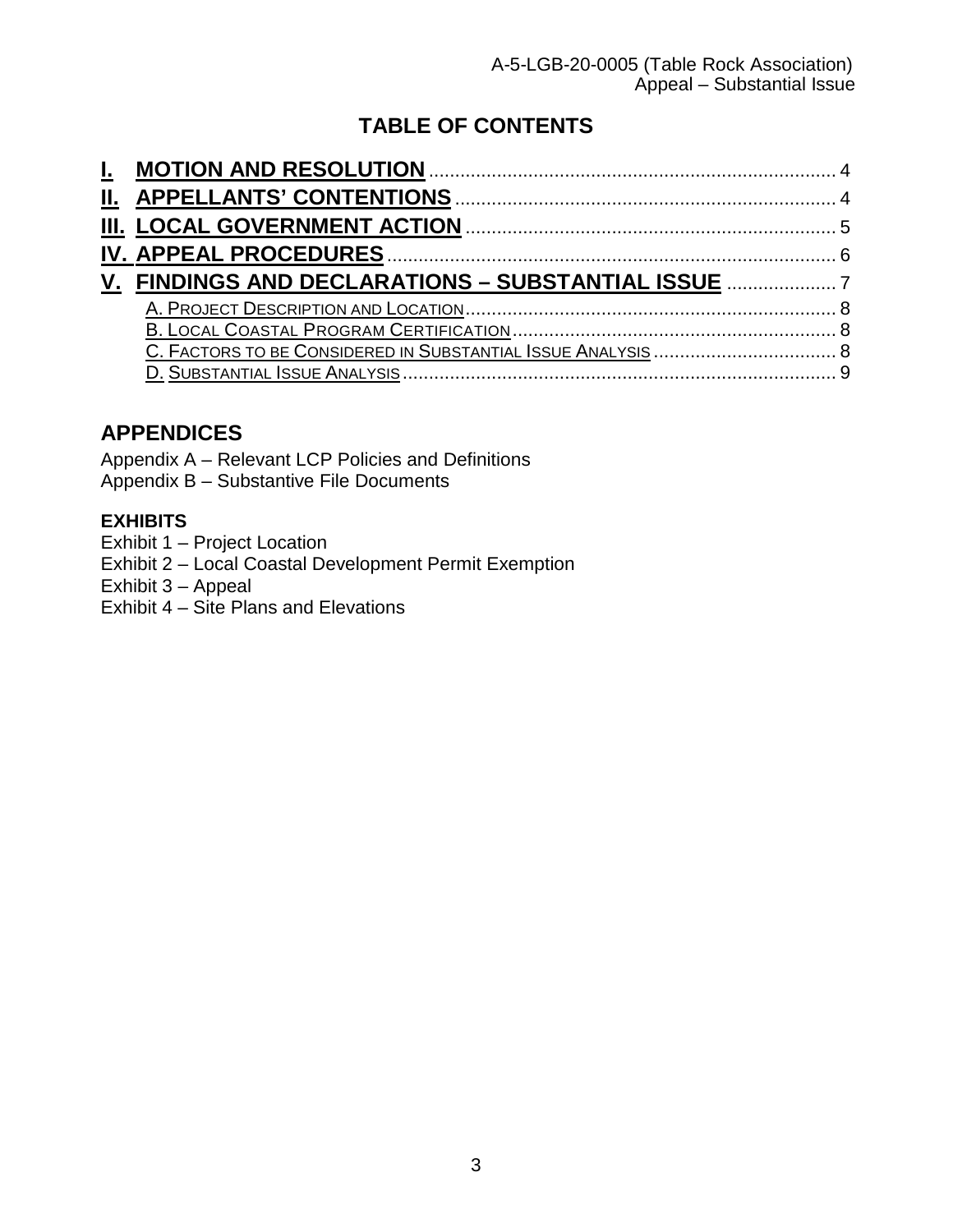## **I. MOTION AND RESOLUTION – SUBSTANTIAL ISSUE**

**Motion:** I move that the Commission determine that Appeal No. A-5-LGB-20-0005 raises NO Substantial Issue with respect to the grounds on which the appeal has been filed under § 30603 of the Coastal Act.

Staff recommends a **NO** vote. Following staff's recommendation on this motion will result in adoption of the following resolution and findings. Passage of this motion will result in a finding of No Substantial Issue and the local action will become final and effective. The motion passes only by an affirmative vote of the majority of the appointed Commissioners present.

**Resolution**: The Commission hereby finds that Appeal No. **A-5-LGB-20-0005** presents a **SUBSTANTIAL ISSUE** with respect to the grounds on which the appeal has been filed under Section 30603 of the Coastal Act regarding consistency with the certified Local Coastal Plan and/or the public access policies of the Coastal Act.

## <span id="page-3-0"></span>**II. APPELLANTS' CONTENTIONS**

<span id="page-3-1"></span>The City-approved local coastal development permit exemption would allow the installation of 45 HVAC units, including 6 centimeter diameter conduit and copper pipe, vents, and airconditioning units, in the condominium crawlspace and interior at 31561 Table Rock Drive in Laguna Beach. An appeal was filed by Mark and Sharon Fudge on January 28, 2020 (Exhibit 3).

The appellants contend that the City's determination that the project is exempt from coastal development permit requirements is not supported by the provisions of the City of Laguna Beach Local Coastal Program, which only exempts repair and maintenance activities if they are associated with existing shoreline protective devices. Additionally, the appellants assert that the project constitutes new development rather than repair and maintenance and thus requires a bluff edge determination.

Regarding noncompliance with current Local Coastal Program policies, the appellants refer to the City's November 14, 2019 Design Review Board staff report, which describes the necessity of the Local Coastal Program Amendment No. 2-19. The appellants highlight an excerpt of the staff report stating that "the Laguna Beach Local Coastal Program currently has repair and maintenance provisions; however they are limited to shoreline protective devices". The appellants assert that the expansion of exempt repair and maintenance activities to apply to residential structures will not go into effect until Amendment No. 2-19 has been certified by the Coastal Commission, and thus the installation of HVAC units should not have been found exempt prior to the Local Coastal Program Amendment.

Regarding classification, the appellants cite Laguna Beach Municipal Code Title 25, Chapter 25.07, Section 006(D), which defines development as "the placement or erection of any solid material or structure on land". They additionally cite Section 006(K) which defines a structure as "anything that is constructed or built" and included several examples.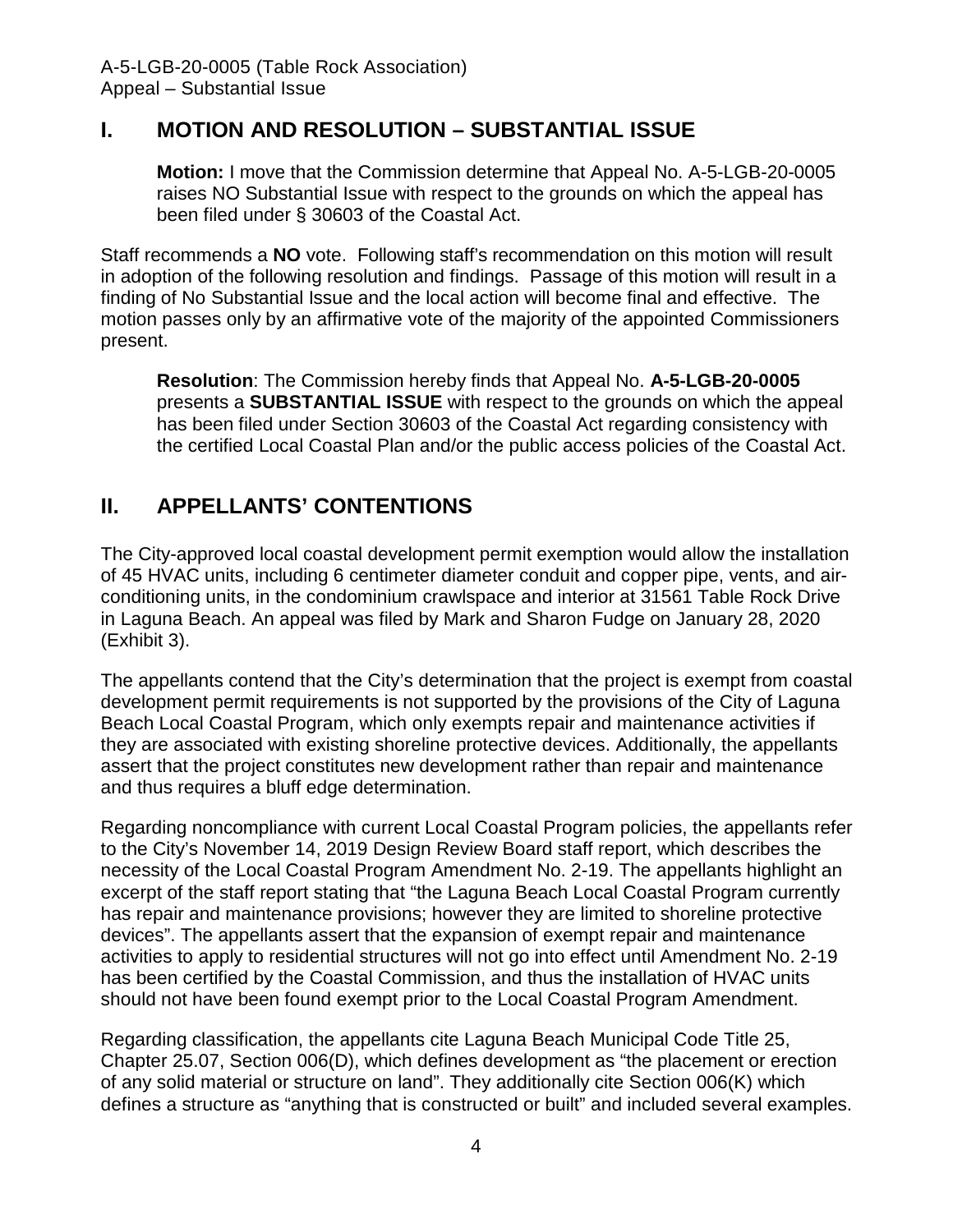The appellants claim that the applicant's project is consistent with these definitions and proposes new development with placement of solid materials within 50 feet of a bluff edge. They argue repair and maintenance is "a restorative action taken to return a structure to its previous original form or to restore a function that was previously offered" and state that the installation of new HVAC units is not a restoration to the original form of the condominium. Thus, the appellants assert that the project is new development which requires a bluff edge determination in order to obtain approval for a coastal development permit.

## **III. LOCAL GOVERNMENT ACTION**

On July 25, 2019 the City of Laguna Beach Design Review Board considered the project for approval of local CDP No. 19-3950, but did not issue approval. On November 14,2019 the Design Review Board considered approval of the project CDP a second time, and the applicant requested a time continuance for the project to be considered a third time on January 23, 2020.

On October 8, 2019, the City of Laguna Beach Design Review Board staff requested clarification on the project's eligibility for an exemption from Commission staff and received guidance from Amber Dobson, District Manager of the South Coast District. The relevant portion of the response reads as follows:

"In response to your inquiries, based on the limited information provided in your email, the Executive Director is not able to make a final determination as to whether the proposed development is exempt or requires a coastal development permit ("CDP"). Nevertheless, both projects **may** be exempt, if certain circumstances exist.

The proposed installation of new HVAC systems in the crawl space below the existing building may qualify as exempt repair and maintenance if it does not involve the placement of any solid materials within 50 feet of the bluff edge and will not require the presence, whether temporary or permanent, of mechanized construction equipment or construction materials within 50 feet of the bluff edge. Such solid materials may be present inside the building, including in the crawl space. Please see Section 25.07.008(C)(4) of the Laguna Beach Municipal Code; Public Resources Code ("PRC") § 30610(d); Tit. 14, Division 5.5, Cal. Code of Regs. § 13252(a)(3). A bluff edge determination would not be required if the project does not include the placement of any solid material, or presence of mechanized equipment or construction equipment, on the bluff itself, and all construction work is confined to the interior of the structure.

Please be aware that one or both projects **may not** be exempt from the requirement to obtain a CDP if a prior CDP issued for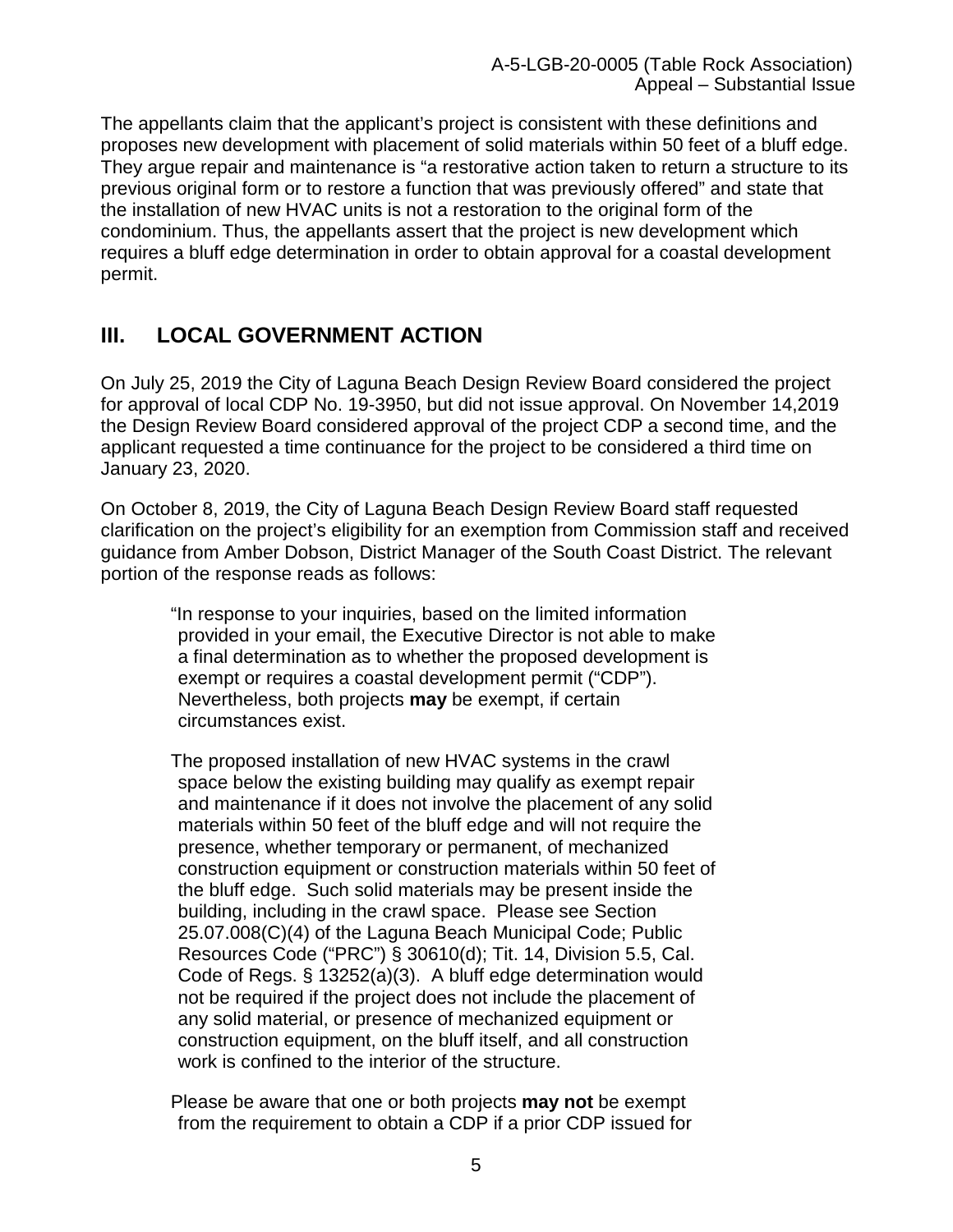> development at the project site contains a condition requiring the property owner to obtain a new CDP, or an amendment to a prior CDP, for any future repair or maintenance of the structures."

On January 16, 2020, the City of Laguna Beach Design Review Board determined that the proposed development was exempt from coastal development permit requirements and issued ZPC No. 19-5391, as reflected in Exhibit 3. The City's decision to find the project exempt from CDP requirements was further considered by the Design Review Board on January 23, 2020. On January 21, 2020, the exemption claim was received by the Coastal Commission, at which point the appeal process was established, to extend until February 4, 2020. Mark and Sharon Fudge filed an appeal on January 28, 2020, and on January 29, 2020, a Notification of Appeal was sent to the Laguna Beach Community Development Department and the applicant, notifying each party of the appeal of the City's CDP exemption. The Design Review Board's decision was automatically stayed, pursuant to Public Resources Code section 30623, pending Commission action on the appeal. On February 5, 2020 the Coastal Commission received three letters from Michael Rustigan, a tenant in the Table Rock Condominiums, protesting the City's exemption on the basis of cost and the applicant's qualifications.

## **IV. APPEAL PROCEDURES**

After certification of an LCP, the Coastal Act provides for limited appeals to the Coastal Commission of certain local government actions on coastal development permits and exemption claims. Section 30625(a) further specifies appealable action, including claim of exemption for any development by a local government. Development projects and exemption determinations approved by cities or counties may be appealed if they are located within certain geographic appealable areas, such as those located between the sea and the first public road paralleling the sea or within 100 feet of any wetland, estuary, or stream, or within 300 feet of the top of the seaward face of a coastal bluff. Furthermore, developments approved by counties may be appealed if they are not a designated "principal permitted use" under the certified LCP. Finally, any local government action on a proposed development that would constitute a major public work or a major energy facility may be appealed, whether approved or denied by the city or county [Coastal Act Section 30603(a)].

Section 30603 of the Coastal Act states in relevant part:

- (a) After certification of its Local Coastal Program, an action taken by a local government on a Coastal Development Permit application may be appealed to the Commission for only the following types of developments:
	- (1) Developments approved by the local government between the sea and the first public road paralleling the sea or within 300 feet of the inland extent of any beach or of the mean high tide line of the sea where there is no beach, whichever is the greater distance.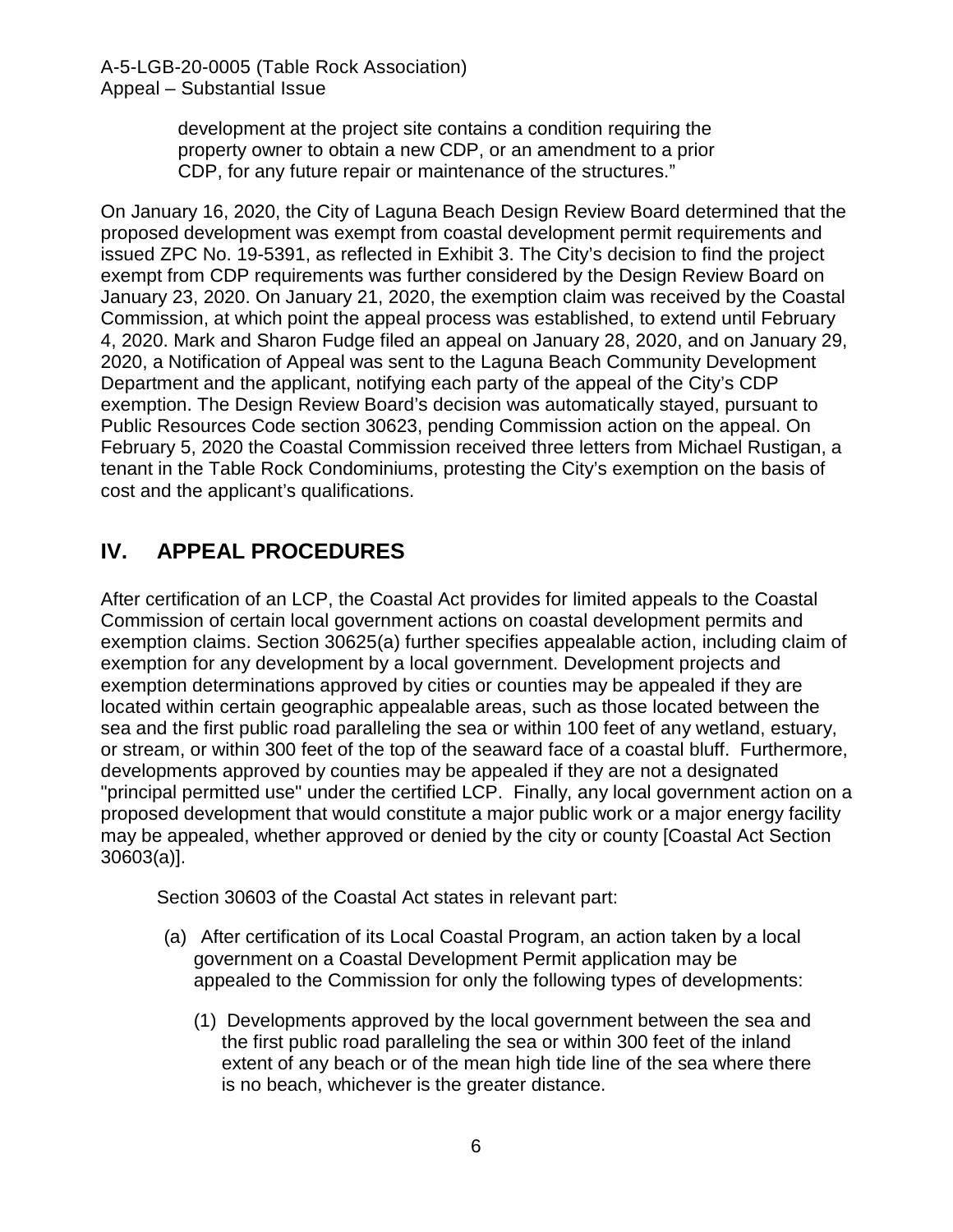(2) Developments approved by the local government not included within paragraph (1) that are located on tidelands, submerged lands, public trust lands, within 100 feet of any wetland, estuary, stream, or within 300 feet of the top of the seaward face of any coastal bluff.

The project site is in an appealable area because it is located between the sea and the first public road paralleling the sea and is within 300 feet of the inland extent of any beach. (Section 30603(a)(1).) The project site would also qualify as an appealable area due to its location on the bluff. (Section 30603(a)(2).) The issues raised in the subject appeal apply to proposed development located in the appeals area.

#### **Grounds for Appeal**

Section 30625(b)(2) of the Coastal Act requires the Commission to conduct a de novo review of the appeal unless the Commission determines that no substantial issue exists with respect to the grounds on which an appeal has been filed pursuant to Section 30603(a) of the Coastal Act. If Commission staff recommends a finding that a substantial issue does exist, and there is no motion from the Commission to find no substantial issue, the substantial issue question will be considered presumed, and the Commission will proceed to the de novo portion of the public hearing on the merits of the project. A de novo public hearing on the merits of the project uses the certified LCP as the standard of review. (Section 30604(b).) In addition, for projects located between the first public road and the sea, a specific finding must be made at the de novo stage of the appeal that any approved project is consistent with the public access and recreation policies of the Coastal Act. (Section 30604(c).) Sections 13110-13120 of Title 14 of the California Code of Regulations further explain the appeal hearing process.

### **Qualifications to Testify before the Commission**

If the Commission, by a vote of three (3) or more Commissioners, decides to hear arguments and vote on the substantial issue question, proponents and opponents will have an opportunity to address whether the appeal raises a substantial issue. The time limit for public testimony will be set by the chair at the time of the hearing. As noted in Section 13117 of Title 14 of the California Code of Regulations, the only persons qualified to testify before the Commission at the substantial issue portion of the appeal process are the applicant, persons who opposed the application before the local government (or their representatives), and the local government. In this case, the City's record reflects that Mark and Sharon Fudge opposed the project in person at the local hearing. Testimony from other persons must be submitted in writing.

Upon the close of the public hearing, the Commission will vote on the substantial issue matter. It takes a majority of Commissioners present to find that no substantial issue is raised by the local government action. If the Commission finds that the appeal raises a substantial issue, the de novo phase of the hearing will follow at a later date during which the Commission will take public testimony.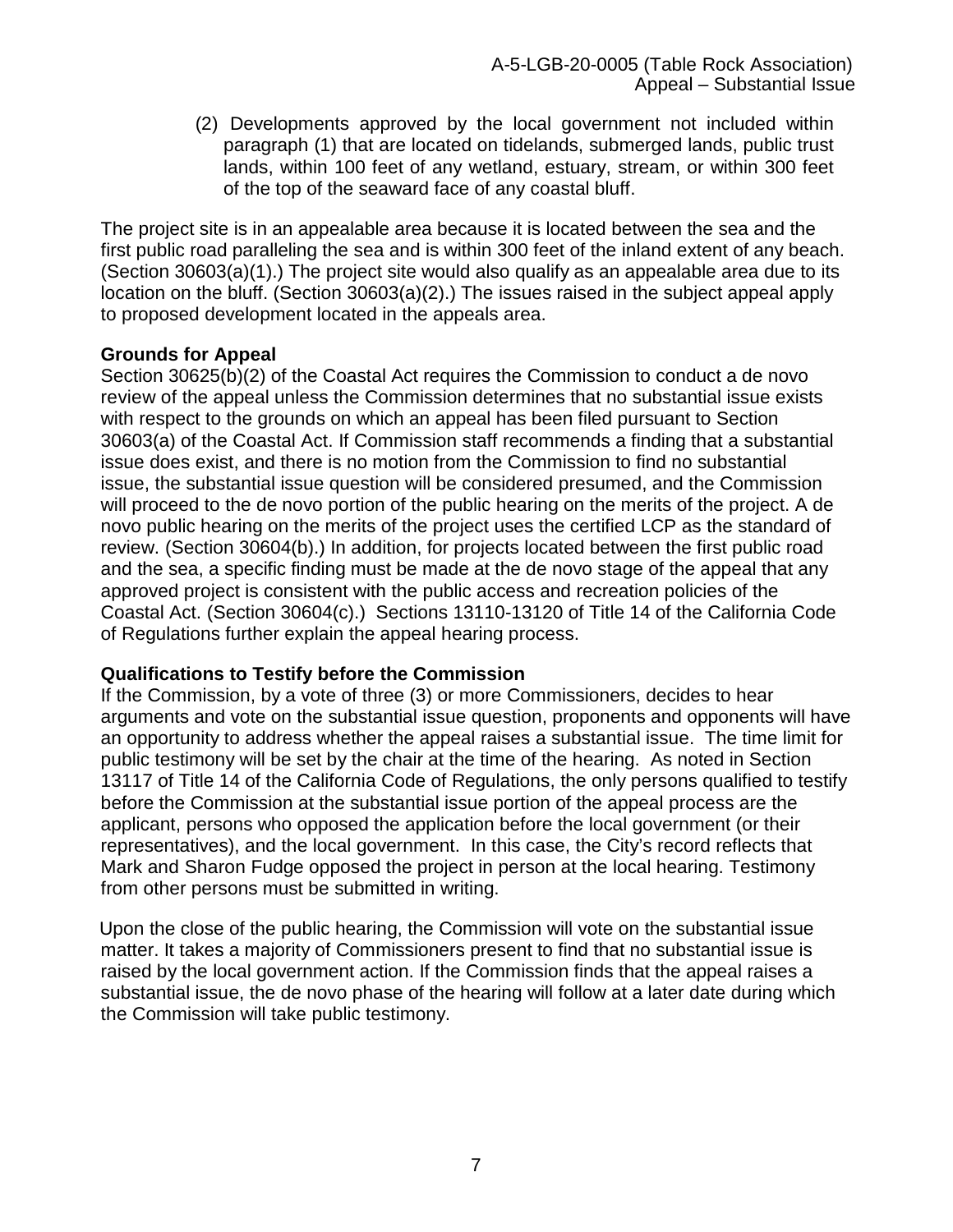## <span id="page-7-0"></span>**V. FINDINGS AND DECLARATIONS – SUBSTANTIAL ISSUE**

### <span id="page-7-2"></span><span id="page-7-1"></span>**A. PROJECT DESCRIPTION AND LOCATION**

The City-approved coastal development permit exemption associated with ZPC 19-3950 would allow the applicant to install HVAC units within the crawlspace below the 45-unit Table Rock condominium, as well as within the building interior. All materials will be transported to and from the crawlspace manually and disposed of at an appropriate site. According to information in the City record, the existing property is an approximately 52,256 square foot, three-level multi-family residence. The repair and maintenance activities approved by the City would not result in an increase to the property height or area, or change the use of the site. The subject site is located at 31561 Table Rock Drive in the City of Laguna Beach, Orange County.

The subject site is a multi-sided 82,298 square foot oceanfront bluff top lot located on the bluff above both the south end of West Street Beach and the north end of Table Rock Beach. West Street Beach is a sandy beach with multiple access ways located further north of the site; Table Rock Beach has a singular point of access in the stairway located directly adjacent to the subject site. The zoning is Residential Low Density (R-1). The subject site is located immediately adjacent to the staircase at the southwest leading to Table Rock Beach, with West Street Beach and Coast Highway on the remaining sides.

A geotechnical analysis performed on September 12, 2002 was submitted by the applicant on February 4, 2020. While the report describes the site's geological stability and the steepness of the bluff, it was conducted 18 years prior to the current proposal and may not reflect current conditions.

### **B. LOCAL COASTAL PROGRAM CERTIFICATION**

<span id="page-7-3"></span>The City of Laguna Beach LCP was certified on January 13, 1993. The City's LCP is comprised of a Land Use Plan (LUP) and an Implementation Plan (IP). The City's Land Use Plan is comprised of a variety of planning documents including the Land Use Element (LUE), Open Space/Conservation Element, Technical Appendix, and Fuel Modification Guidelines (of the Safety General Element of the City's General Plan as adopted by Resolution 89.104). The IP of the City of Laguna Beach certified LCP is comprised of more than 10 documents, including Title 25, the City's Zoning Code. The Coastal Land Use Element portion of the LCP was updated and replaced in its entirety via LCPA 1-10 in 2012. The Open Space/Conservation Element and Title 25 have been amended a number of times since original certification. Laguna Beach has a certified LCP, but there are four areas of deferred certification in the City: Irvine Cove, Blue Lagoon, Hobo Canyon, and Three Arch Bay. The project site is located within the City's certified jurisdiction and is subject to the policies of the certified LCP.

### **C. FACTORS TO BE CONSIDERED IN SUBSTANTIAL ISSUE ANALYSIS**

Section 30625(b)(2) of the Coastal Act requires de novo review of the appeal unless the Commission determines that no substantial issue exists with respect to the grounds on which the appeal has been filed pursuant to Section 30603(a) of the Coastal Act. The term "substantial issue" is not defined in the Coastal Act or its implementing regulations. Section 13115(c) of the Commission regulations provides that the Commission may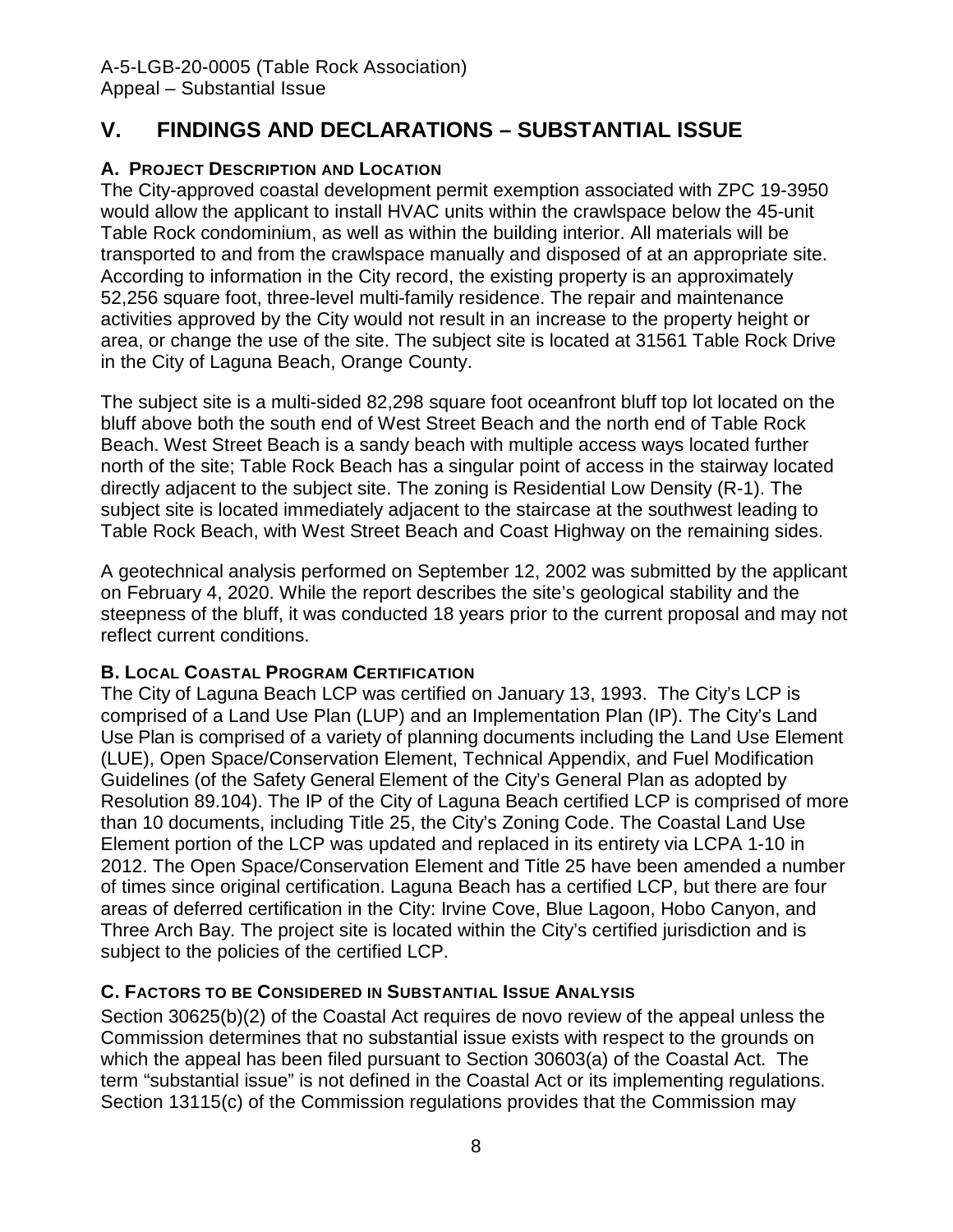consider the following five factors when determining if a local action raises a significant issue:

1. The degree of factual and legal support for the local government's decision that the development is consistent or inconsistent with the certified LCP;

2. The extent and scope of the development as approved or denied by the local government;

3. The significance of the coastal resources affected by the decision;

4. The precedential value of the local government's decision for future interpretations of its LCP; and

5. Whether the appeal raises only local issues, or those of regional or statewide significance.

The Commission may, but need not, assign a particular weight to a factor.

### <span id="page-8-0"></span>**D. SUBSTANTIAL ISSUE ANALYSIS**

As stated in Section IV of this report, the grounds for an appeal of a CDP exemption issued by the local government are the project's conformity with the policies of the LCP. The primary basis of the appeal rests on the assertion that the City of Laguna Beach LCP does not currently exempt for repair and maintenance activities on all projects; the LCP only exempts repair and maintenance activities associated with existing shoreline protective devices. The appellants raise a substantial issue discussed in detail below. Therefore, Staff is recommending that the Commission find that **a substantial issue exists** with respect to the grounds on which an appeal has been filed pursuant to Section 30603(a) of the Coastal Act. See Appendix A for list of relevant and applicable definitions and policies of the LCP.

**Appellants' Contention No. 1: Inconsistency with LCP Exemption Provisions**

The appellants contend that the City of Laguna Beach erred in granting a CDP exemption that is not supported by the provisions of the current certified LCP. The City approved the exemption on the basis of the Coastal Act and the Commission's regulations, primarily considering factors such as the absence of construction materials and mechanized equipment at the project site. The City's approval of the exemption is excerpted below:

 *"The proposed development is judged to be repair or maintenance activity not resulting in an addition to or enlargement or expansion of the object of such activities and not involving any risk of substantial adverse environmental impact (Coastal Act 30610(d)).*

*1. No structural changes or alterations, which cumulatively, in addition to past structural alterations (whether or not they were permitted), result in replacement of 50% or more of the structure (See Tit. 14, Div. 5.5, Cal Code of Regs. Section 13252(b)); and*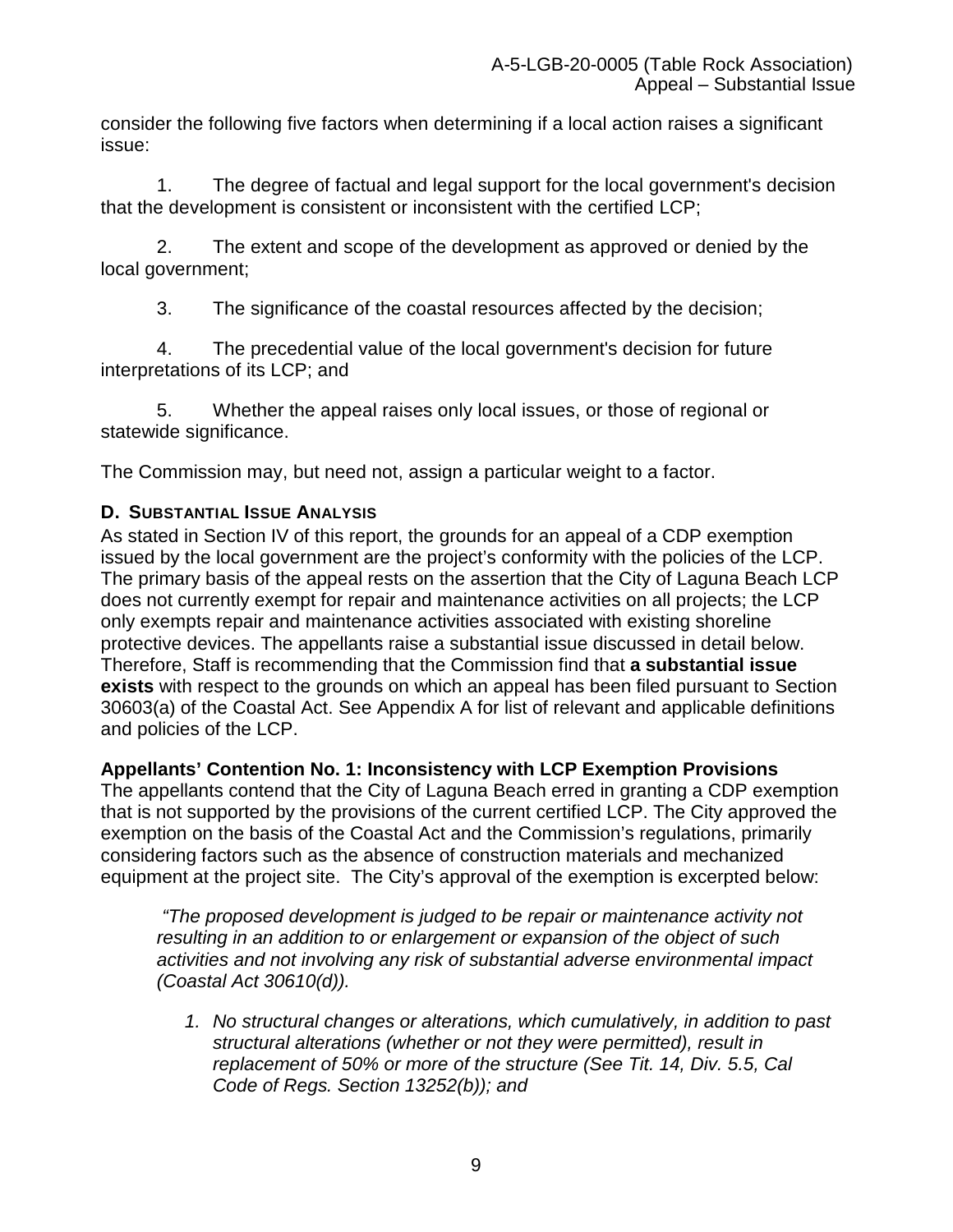> *2. There is no presence of mechanized equipment or construction materials within 50 feet of the bluff edge."*

The language of this exemption rationale stems from Section 13252(a)(3)(B) of the Commission's regulations:

*(a) For purposes of Public Resources Code Section 30610(d), the following extraordinary methods of repair and maintenance shall require a coastal development permit because they involve a risk of substantial adverse environmental impact:*

*(3) Any repair or maintenance to facilities or structures or work located in an environmentally sensitive habitat area, any sand area, within 50 feet of the edge of a coastal bluff or environmentally sensitive habitat area, or within 20 feet of coastal waters or streams that include:*

*(A) The placement or removal, whether temporary or permanent, of rip-rap, rocks, sand or other beach materials or any other forms of solid materials;*

*(B) The presence, whether temporary or permanent, of mechanized equipment or construction materials.*

Section 25.07.008 (C)(4)(b) of the Laguna Beach Municipal Code repeats Coastal Act Section 13252(a)(3)(B), but narrows its scope for categories of repair and maintenance activities that are exempt from CDP requirements:

*(C) Repair and Maintenance Activities. Repair and maintenance of shoreline protective works that do not result in an addition to, or enlargement or expansion of, unless classified under one of the following:*

*(4) Any repair or maintenance to facilities or structures or work located in an environmentally sensitive habitat area, any sand area, within fifty feet of the edge of a coastal bluff or environmentally sensitive habitat area; or within twenty feet of any coastal waters and streams that include:*

*(a) The placement or removal, whether temporary or permanent, of rip-rap, rocks, sand or other beach materials or any other forms of solid materials,*

*(b) The presence, whether temporary or permanent, of mechanized equipment or construction materials, except that the use of such equipment solely for routine beach cleaning and park maintenance shall not require a coastal development permit;*

While the applicant's proposed repair and maintenance could qualify as exempt under Section 13252(a)(3)(B) of the Commission's regulations, because the project is located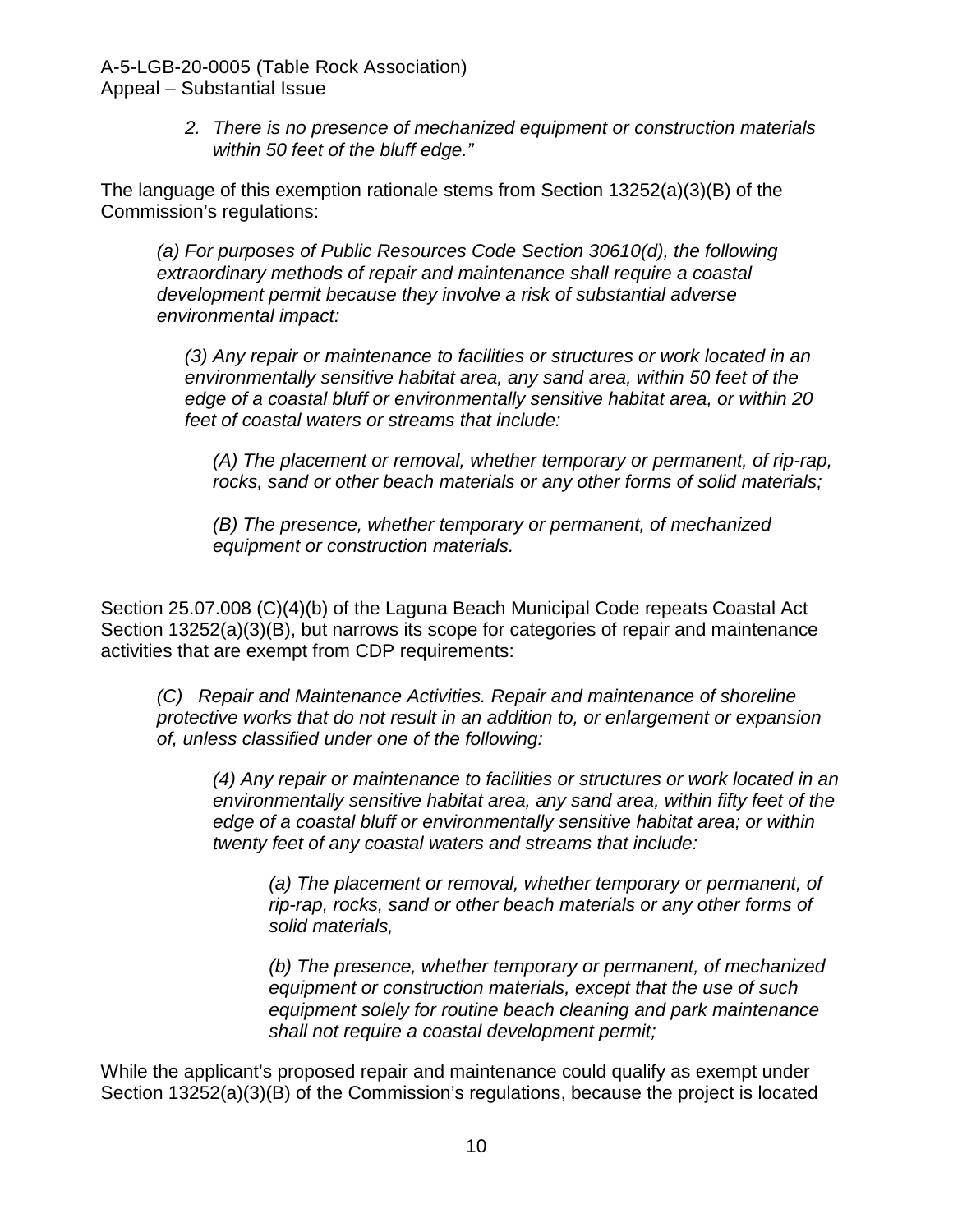within the City of Laguna Beach LCP jurisdiction, the City must adhere to the language of its certified LCP. As it currently stands, repair and maintenance projects may only be found exempt if the subject of the work is shoreline protective devices, as shown above in Section 25.07.008.<sup>[1](#page-10-0)</sup> The City has submitted LCP Amendment No. 2-19, which would more broadly apply a repair and maintenance exemption to residential and nonresidential developments -- however, this amendment has not yet been certified by the Commission and is not yet in effect.

Thus, based on a review of the plain language of the certified LCP, the Commission finds that a substantial issue exists with the City's approval of a coastal development permit exemption for a project that is inconsistent with the exemption provisions of the LCP.

#### **Appellants' Contention No. 2: Classification as New Development**

The appellants' also contend that the project is further ineligible for an exemption from CDP requirements because it was misclassified as repair and maintenance and should have been classified as new development. The appellants cite Laguna Beach Municipal Code Title 25, Chapter 25.07, Section 006(D), which defines development as "the placement or erection of any solid material or structure on land." They additionally cite Section 006(K) which defines a structure as "anything that is constructed or built" and included several examples.

The definitions of Section 006 may broadly apply to the applicant's project and the project may be classified as development. Section 006 does not, however, substantiate the appellants' claim that the project constitutes new development with placement of solid materials within 50 feet of a bluff edge.

The appellants assert that repair and maintenance is "a restorative action taken to return a structure to its previous original form or to restore a function that was previously offered" and state that the installation of new HVAC units is not a restoration to the original form of the condominium. If the condominium contains an existing HVAC system (or systems) including existing ventilation units within the interior of the structure, however, this claim may be proven false and the project could arguably be considered a restoration. Information in the City record states the existence of a limited number of ventilation units within the structure, but the quantity and type of unit is unclear. It is also unclear whether all of the existing units have exterior ducts, and how many such ducts exist.

The City, prior to issuance of the exemption, requested clarification from Commission staff as to whether the installation of the new HVAC units constituted repair and maintenance. After reviewing past determinations, staff confirmed this classification with the stipulation that all installed materials remain within the building interior. Staff determined that limiting installation of new solid materials to the confines of the structure would avoid potential hazardous impacts and risks to surrounding coastal resources.

<span id="page-10-0"></span> $\overline{\phantom{a}}$  $1$  Although LCPs must generally be interpreted so as to be consistent with the Coastal Act, they can be more restrictive, as local governments can impose additional restrictions and procedural requirements, pursuant to both the Coastal Act and their police powers. *See, e.g.,* Cal. Pub. Res. Code § 30005(a); *McAllister v. California Coastal Commission* (2009), 169 Cal.App.4<sup>th</sup> 912, 930, n.9.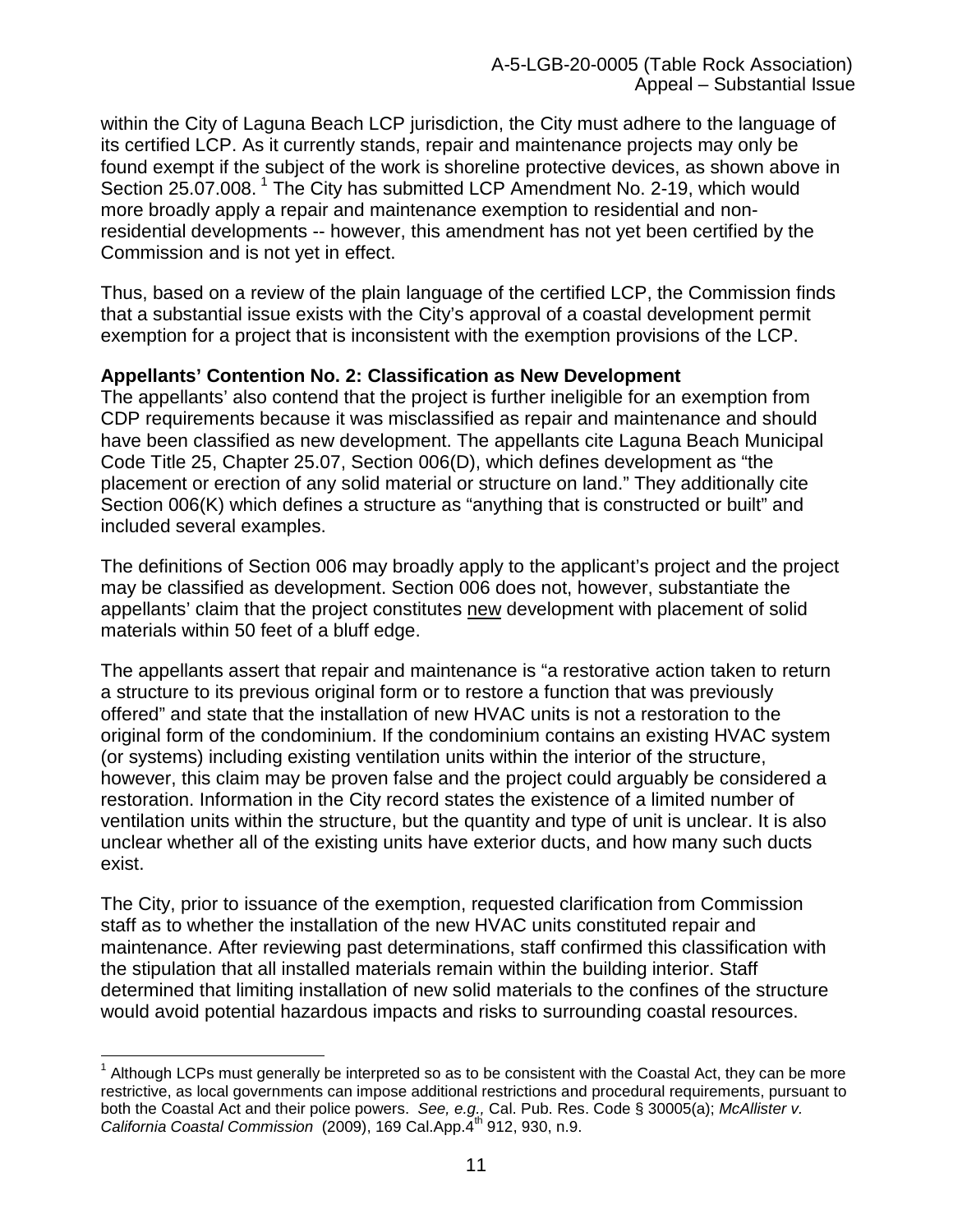Based on the applicant's adherence to this guidance, as well as the specifically described method in which solid materials would be installed within the structure, the project would not constitute new development. Thus, the appellants' claim regarding project classification does not raise a substantial issue with respect to the City's application of its LCP.

### **SUBSTANTIAL ISSUE FACTORS:**

The Commission typically applies five factors in making a determination whether an appeal raises a substantial issue per Section 30625(b)(2).

### 1. **The degree of factual and legal support for the local government's decision that the development is consistent or inconsistent with the certified LCP.**

The City did take steps to verify its approval with Commission staff through correspondence, held multiple meetings in which the project applicant was given direction, and supported its approval with relevant Coastal Act policies as implemented through the Commission's regulations. The decision was not substantiated, however, by the exemption provisions currently outlined in the LCP. Therefore, there is inadequate factual and legal support for the local government's decision, and this factor supports a substantial issue finding.

#### 2. **The extent and scope of the development as approved or denied by the local government.**

The local government granted a CDP Exemption for installation of 45 HVAC units in the crawlspace and interior of the subject site located on an oceanfront bluff top property. The proposed project will not result in an alteration of height, area, density, or intensity of use, and will be confined to the crawlspace below the building. The extent and scope of the project appears to be a relatively minor alteration to an existing structure, conducted with tools and methods that pose a low risk of environmental impact. Therefore, this factor alone does not support a finding of substantial issue.

### 3. **The significance of the coastal resources affected by the decision.**

The subject site is an oceanfront bluff top lot, which may raise concerns that are not routinely raised on interior, infill lots. Bluff top lots may raise specific concerns, including hazards/geologic stability, protection of water quality, and potentially public access. Despite these considerations, the installation of 45 HVAC units within the crawlspace and interior of the existing condominium does not actually pose a substantial risk to any of these concerns. As mentioned in the above factor, the project will be conducted with low risk hand tools in a location that is not exposed to the surrounding bluff environment. Therefore, it is unlikely that the coastal resources will be affected by the applicant's project and this factor alone does not support a finding of substantial issue.

#### 4. **The precedential value of the local government's decision for future interpretations of its LCP.**

The majority of ocean-fronting development in Laguna Beach is located on bluff top properties, and the exemption of this project may influence the City's decisions on future coastal development permit applications – specifically regarding the necessity of coastal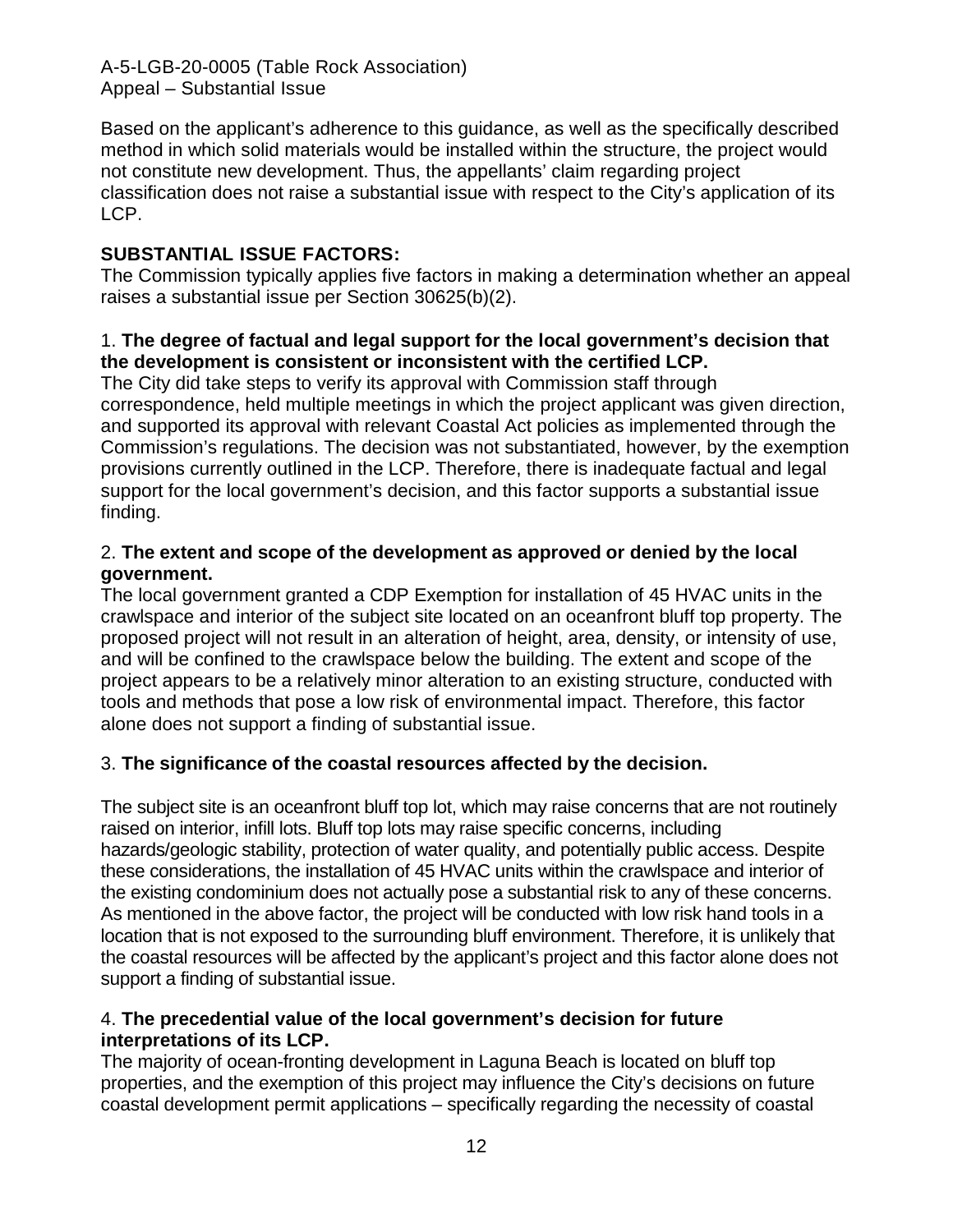permits as opposed to exemptions. Allowing the local government's decision to authorize repair and maintenance activities to a bluff top home without a permit, despite its lack of support in the LCP, could set a negative precedent for future LCP interpretations. If the subject exemption is found to be consistent with the LCP, there is a potential that future applicants will reference this action if they wish to perform more substantial bluff top or bluff face development without a permit, of which there are hundreds of such project locations in Laguna Beach. This factor supports a finding of substantial issue.

#### 5. **Whether the appeal raises local issues, or those of regional or statewide significance.**

Bluff top developments and correct application of permit requirements pursuant to a certified LCP are an issue of statewide significance, given that bluff top and bluff face structures are present and in need of repair throughout the state. Requiring local governments to make decisions consistent with their certified LCP (especially regarding bluff top properties vulnerable to damage) is a matter of statewide importance. Unsubstantiated application of these policies could have regional or statewide ramifications regarding other similar LCPs and their policies regarding bluffs (e.g. repair and replacement of bluff face decks, stairs, and other accessory structures without a permit). This factor supports a finding of substantial issue.

### **Conclusion**

In conclusion, staff recommends that the Commission find that a substantial issue exists with respect to whether the local government action conforms with the policies of the City's certified LCP.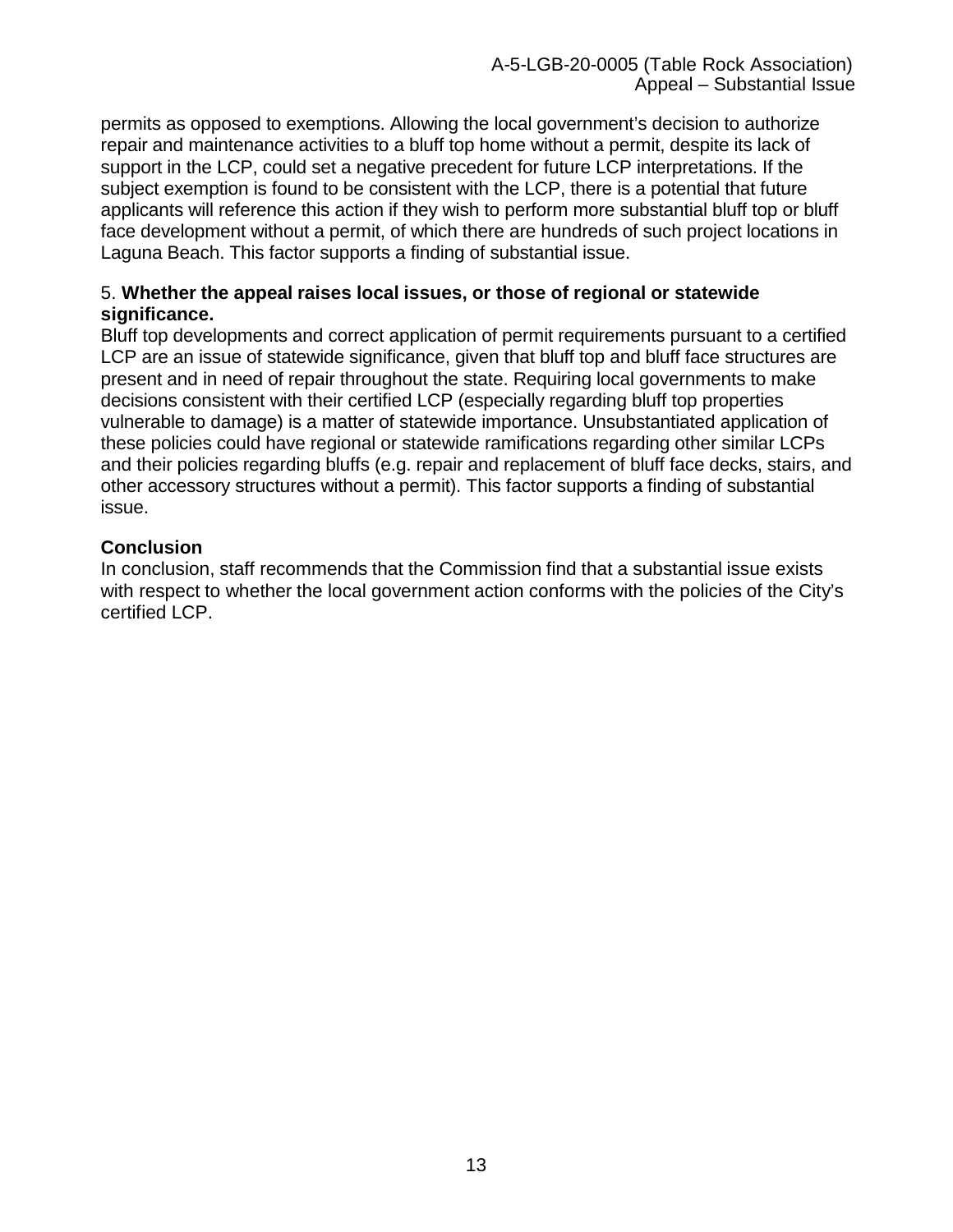### **Appendix A – Relevant LCP Policies and Definitions**

Land Use Element Glossary

101. Oceanfront Bluff Edge or Coastal Bluff Edge – *The California Coastal Act and Regulations define the oceanfront bluff edge as the upper termination of a bluff, cliff, or sea cliff. In cases where the top edge of the bluff is rounded away from the face of the bluff, the bluff edge shall be defined as that point nearest the bluff face beyond which a downward gradient is maintained continuously to the base of the bluff. In a case where there is a step like feature at the top of the bluff, the landward edge of the topmost riser shall be considered the bluff edge. Bluff edges typically retreat over time as a result of erosional processes, landslides, development of gullies, or by grading (cut). In areas where fill has been placed near or over the bluff edge, the original bluff edge, even if buried beneath fill, shall be taken to be the bluff edge.* 

102. Oceanfront Bluff/Coastal Bluff -*A bluff overlooking a beach or shoreline or that is subject to marine erosion. Many oceanfront bluffs consist of a gently sloping upper bluff and a steeper lower bluff or sea cliff. The term "oceanfront bluff' or "coastal bluff' refers to the entire slope between a marine terrace or upland area and the sea. The term "sea cliff' refers to the lower, near vertical portion of an oceanfront bluff.*

Land Use Plan, Land Use Element Policies –

Policy 7.3

*Design and site new development to protect natural and environmental sensitive resources, such as areas of unique scenic quality, public views, and visual compatibility with surrounding uses and to minimize natural landform alterations.* 

Action 7.3.2 *Review all applications for new development to determine potential threats from coastal and other hazards.* 

Action 7.3.3 *Design and site new development to avoid hazardous areas and minimize risks to life and property from coastal and other hazards*

Action 7.3.4 *Require new development to assure stability and structural integrity, and neither create nor contribute significantly to erosion, geologic stability, or destruction of the site or surrounding area or in any way require the construction of protective devices that would substantially alter natural landforms along bluffs and cliffs.*

Action 7.3.5 *Prohibit development on oceanfront bluff faces, except public improvements providing public access, protecting coastal resources, or providing for public safety. Permit such improvements only when no feasible alternative exists and when designed and constructed to minimize landform alteration of the oceanfront bluff face, to not contribute to further erosion of the oceanfront bluff face and to be visually compatible with the surrounding area to the maximum extent feasible.* 

Action 7.3.6 *Require new development on oceanfront bluff top lots to incorporate*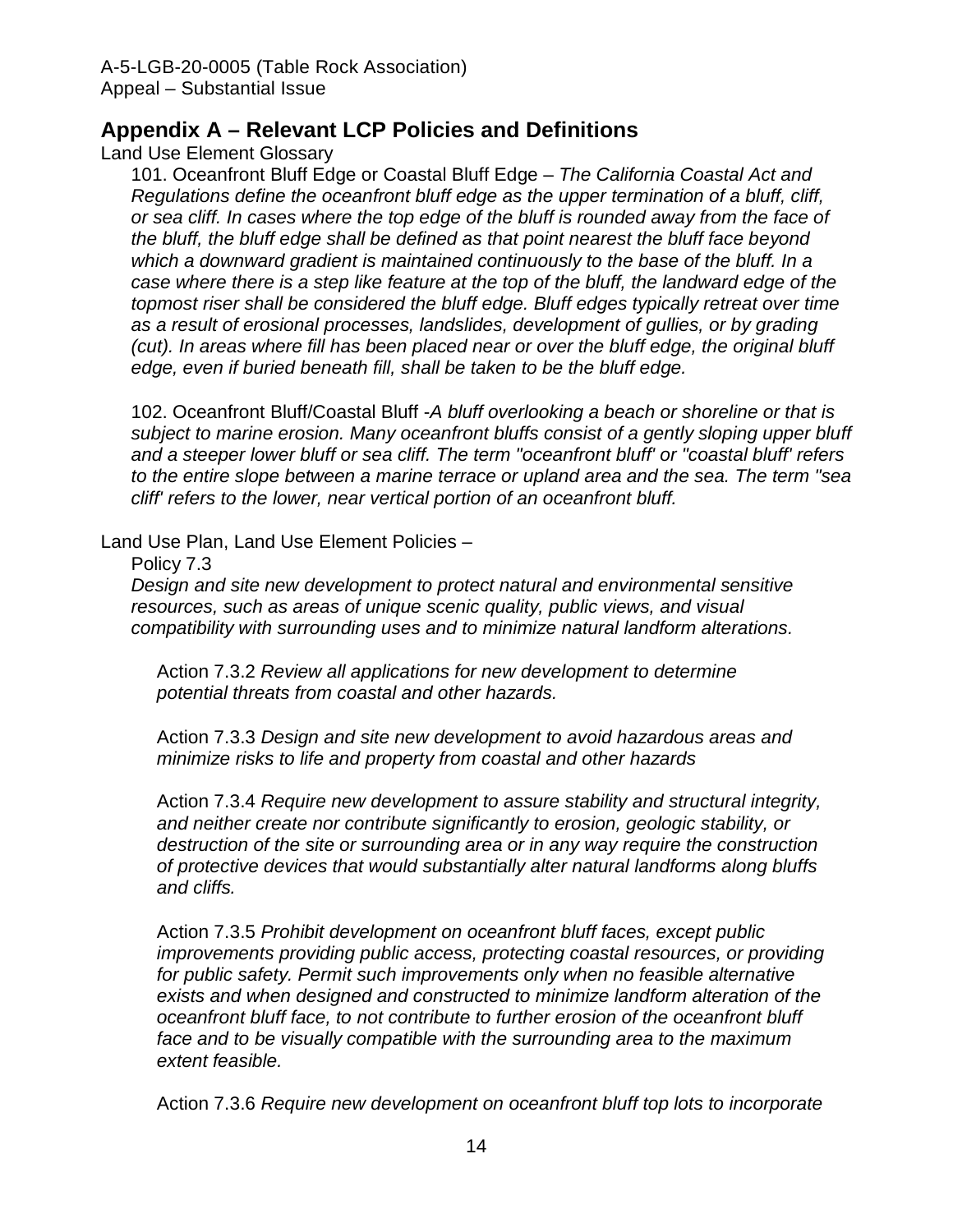*drainage improvements, removal of and/or revisions to irrigation systems, and/or use of native or drought-tolerant vegetation into the design to minimize threats to oceanfront bluff recession.*

Action 7.3.8 *On oceanfront bluff sites, require applications where applicable, to identify and removal all unpermitted and/or obsolete structures, including but not limited to protective devices, fences, walkways, and stairways, which encroach into oceanfront bluffs.*

Action 7.3.9 *Ensure that new development, major remodels and additions to existing structures on oceanfront and oceanfront bluff sites do not rely on existing or future bluff/shoreline protection devices to establish geologic stability or protection from coastal hazards. A condition of the permit for all such new development on bluff property shall expressly require waiver of any such rights to a new bluff/shoreline protection device in the future and recording of said waiver on the title property as a deed restriction.*

Action 7.3.10 *Allow oceanfront and oceanfront bluff homes, commercial structures, or other principal structures, that are legally nonconforming as to the oceanfront and/or oceanfront bluff edge setback, to be maintained and repaired; however, improvements that increase the size or degree of nonconformity, including but not limited to development that is classified as a major remodel pursuant to the definition in the Land Use Element Glossary, shall constitute new development and cause the pre-existing nonconforming oceanfront or oceanfront bluff structure to be brought into conformity with the LCP.* 

Action 7.3.12 *Site and design new structures to avoid the need for shoreline and/or oceanfront bluff protective devices during the economic life of the structure (75 years).* 

Action 7.3.13 *Limit the use of shoreline/bluff protective devices to the minimum required to protect existing development in danger of erosion. Site and design any such protective devices as far landward as possible. "Existing development" for purposes of this policy shall consist only of a principal structure, e.g. residential dwelling, required garage, or second residential unit, and shall not include accessory or ancillary structures such as decks, patios, pools, tennis courts, cabanas, stairs, landscaping etc. No shoreline/bluff protective device shall be allowed for the sole purpose of protecting an accessory structure.*

#### Policy 7.4

*Ensure that development, including subdivisions, new building sites and remodels with building additions, is evaluated to ascertain potential negative impacts on natural resources. Proposed development shall emphasize impact avoidance over impact mitigation. Any mitigation required due to an unavoidable negative impact should be located on-site, where feasible. Any off-site mitigation should be located within the City's boundaries close to the project, where feasible. (Similar to Policies 5.2 and 10.3)*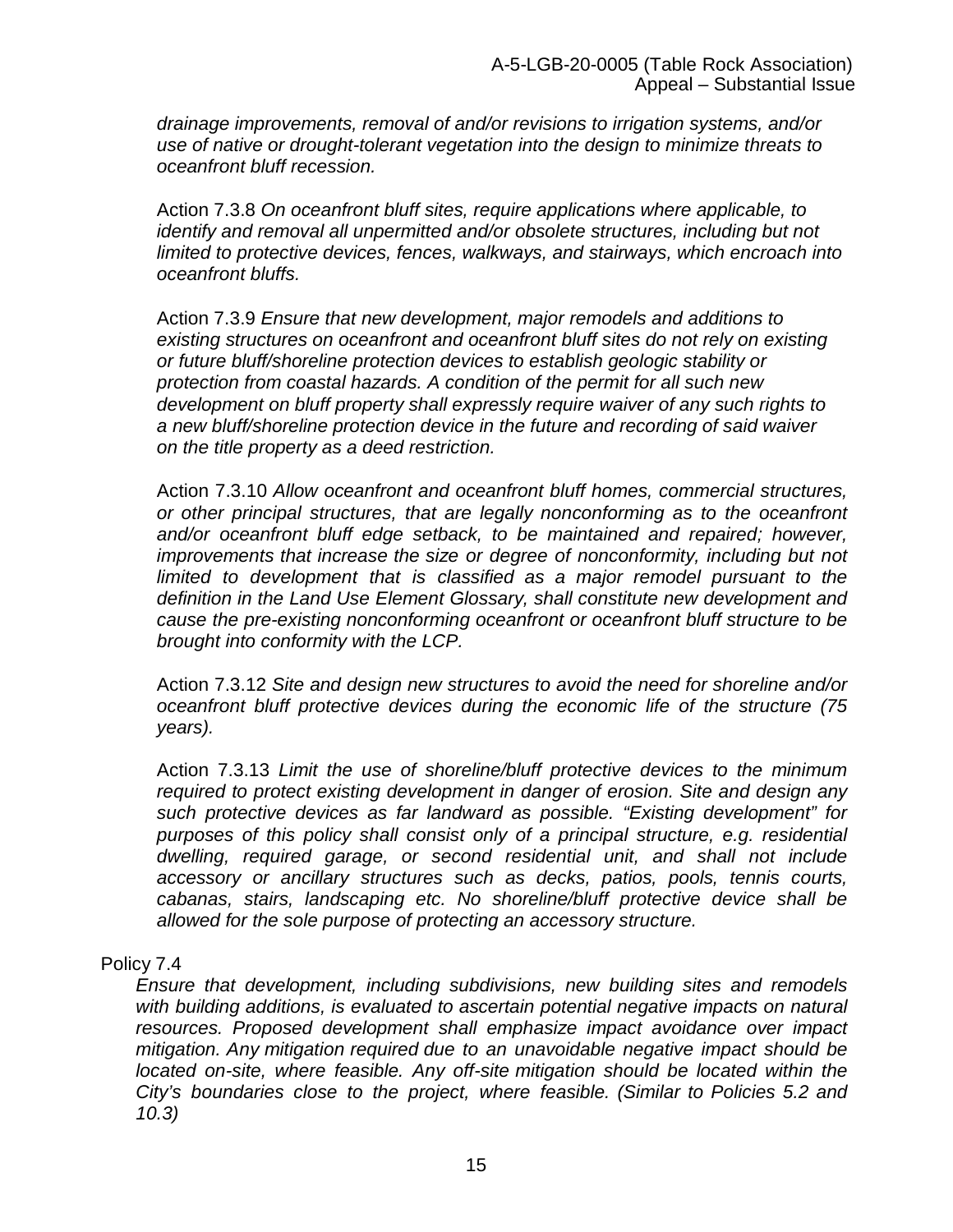Action 7.4.2 *Continue preparation of initial studies, pursuant to the California Environmentally Quality Act (CEQA), for any proposed development, including single-family residences located within environmentally sensitive areas (Same as Action 10.3.1).*

#### Policy 7.7

*Protect marine resources by implementing methods to minimize runoff from building sites and streets to the City's storm drain system (e.g. on-site water retention).*

Policy 10.2

*Design and site new development to protect natural and environmentally sensitive resources such as areas of unique scenic quality, public views, and visual compatibility with surrounding uses and to minimize landform alterations. (Same as Policy 7.3)* 

Action 10.2.1 *Adopt standards that require new development and related improvements to be located on the most suitable areas of the site so as to maximize safety and the preservation of sensitive resources.* 

Action 10.2.5 *On bluff sites, requires applications where applicable, to include a geologic/soils/geotechnical study that identifies any geologic hazards affecting the proposed project site, any necessary mitigation measures, and contain statements that eh project site is suitable for the proposed development and that the development will be safe from geologic hazard for its economic life. For development on oceanfront bluffs, such reports shall include slope stability analyses and estimates of the long-term average bluff retreat/erosion rate over the expected life of the development. Reports are to be prepared/signed by a licenses professional Engineering Geologist or Geotechnical Engineer.*

Action 10.2.6 *Require all new development located on an oceanfront bluff top to be setback from the oceanfront bluff edge a sufficient distance to ensure stability, ensure that it will not be endangered by erosion, and to avoid the need for protective devices during the economic life of the structure (75 years). Such setbacks must take into consideration expected long- term bluff retreat over the next 75 years, as well as slope stability. The predicted bluff retreat shall be evaluated considering not only historical bluff retreat data, but also acceleration of bluff retreat made possible by continued and accelerated sea level rise, future increase in storm or EI Nino events, and any known site-specific conditions. To assure stability, the development must maintain a minimum factor of safety against landsliding of 1.5 (static) or 1.2 (pseudostatic, k=O.15 or determined through analysis by the geotechnical engineer) for the economic life of the structure.* 

Action 10.2.7 *Require all new development located on oceanfront bluffs to be sited in accordance with the stringline but not less than 25 feet from the bluff*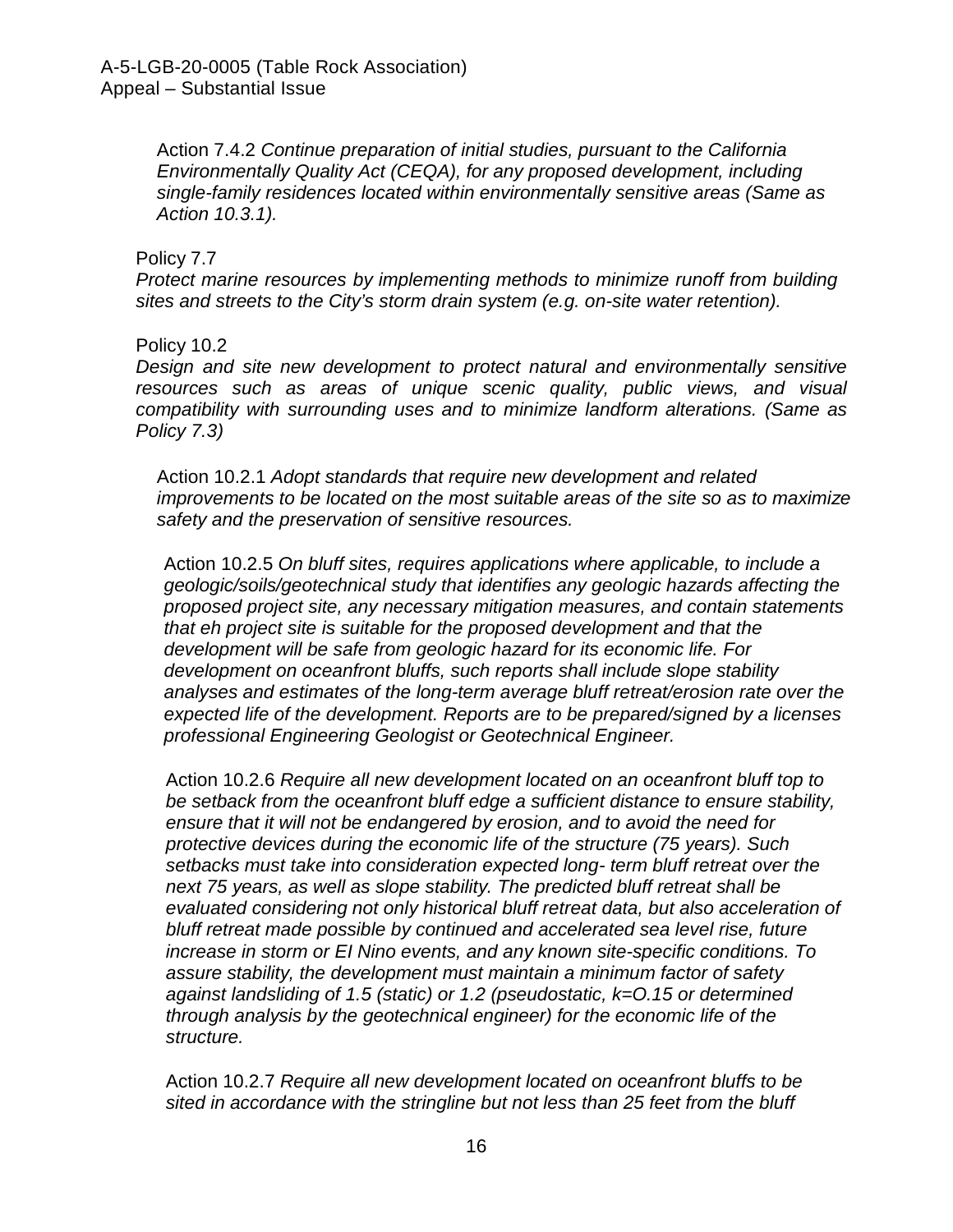*edge. This requirement shall apply to the principal structure and major accessory structures such as guesthouses and pools that require a structural foundation. The setback shall be increased where necessary to ensure geologic safety and stability of the development.* 

Action 10.2.8 *On oceanfront bluffs, require new minor accessory structures such as decks, patios and walkways that do not require structural foundations to be sited in accordance with stringline but not less than 10 feet from the bluff edge. Require accessory structures to be removed or relocated landward when threatened by erosion, geologic instability or other coastal hazards.*

#### Open Space/Conservation Element Policies –

#### Policy 1.5-A

*The shoreline environment should remain in a natural state unless existing, substantial improvements are in imminent danger from erosion, flooding or collapse. "Imminent Danger" is defined as a short-range threat from the immediate to a maximum range of three (3) to five (5) years. A threat presented in the context of geologic time shall not constitute imminent danger.*

#### Policy 7-K

*Preserve as much as possible the natural character of the landscape (including coastal bluffs, hillsides and ridgelines) by requiring proposed development plans to preserve and enhance scenic and conservation values to the maximum extent possible, to minimize impacts on soil mantle, vegetation cover, water resources, physiographic features, erosion problems, and require re-contouring and replanting where the natural landscape has been disturbed.*

#### Policy 10-C

*Require projects located in geological hazard areas to be designed to avoid the hazards, where feasible. Stabilization of hazard areas for purposed of development shall only be permitted where there is no other alternative location or where such stabilization is necessary for public safety. The more unstable areas should be left ungraded and undeveloped, utilizing land use designations such as Open Space.*

#### Policy 10-E

*Development in the areas designated "Residential/Hillside Protection" on the Land Use Plan Map or within potential geologic hazard areas identified on the Geological Conditions Map of the Open Space/Conservation Element shall not be permitted unless a comprehensive geological and soils report is prepared pursuant to Title 22 of the City's Municipal Code, and adequate mitigation measures have been approved and implemented by the City's geologist. For projects located in areas subject to hazards as identified on the Geologic Conditions Map or subject to erosion, landslide or mudslide, earthquake, flooding or wave damage hazards confirmed by a geologic*  assessment, as a condition of approval or new development a waiver of liability shall *be required through a deed restriction.*

Laguna Beach Municipal Code, Title 16, Chapter 16.01 Water Quality Control –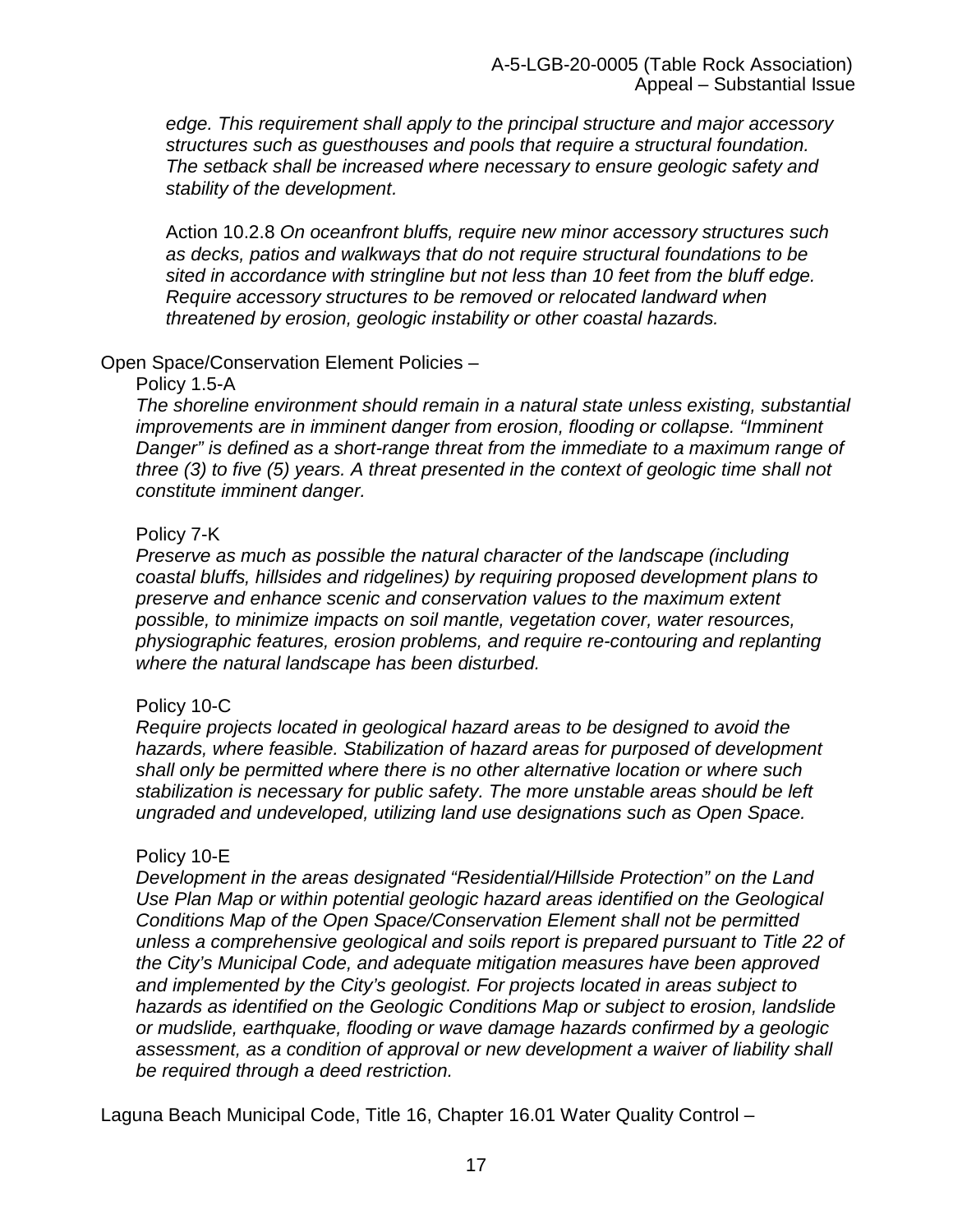Section 16.01.020 Definitions, Subsection (GG)(9):

(v) *Local environmentally sensitive areas, including areas of the Pacific Ocean coastline not listed as a Clean Water Act Section 303(d) Water Body. Environmentally sensitive areas are depicted on the water quality environmentally sensitive area (WQESA) map, (adopted as part of this chapter by reference). The areas directly adjacent to (within two hundred feet) of an environmentally sensitive area are also shown on the WQESA map.*

Laguna Beach Municipal Code, Title 25 Zoning, Chapter 25.07 Coastal Development Permits:

Section 25.07.006 Definitions:

*(D) "Development" means the placement or erection of any solid material or structure on land or in or under water; the discharge or disposal of any dredged material or of any gaseous, liquid, solid or thermal waste; the grading, removing, dredging, mining or extraction of any materials; a change in the density or intensity of use of land including, but not limited to, the subdivision of land pursuant to the Subdivision Map Act (commencing with Section 66410 of the Government Code) and any other division of land, including lot splits; change in intensity of use of water, or of access, thereto; the construction, reconstruction, demolition or alteration of the size of any structure, including any facility of any private, public or municipal utility; and the removal or harvesting of major vegetation other than for agricultural purposes; and kelp harvesting.*

*(K) "Structure" means anything that is constructed or built; for example, a building, road, pipe, flume, conduit, siphon, aqueduct, telephone line, or electrical power transmission and distribution line.*

#### Section 25.07.008 Exemptions:

*(C) Repair and Maintenance Activities. Repair and maintenance of shoreline protective works that do not result in an addition to, or enlargement or expansion of, unless classified under one of the following:*

*(4) Any repair or maintenance to facilities or structures or work located in an environmentally sensitive habitat area, any sand area, within fifty feet of the edge of a coastal bluff or environmentally sensitive habitat area; or within twenty feet of any coastal waters and streams that include:*

*(a) The placement or removal, whether temporary or permanent, of rip-rap, rocks, sand or other beach materials or any other forms of solid materials,*

*(b) The presence, whether temporary or permanent, of mechanized equipment or construction materials, except that the use of such equipment solely for routine beach cleaning and park maintenance shall not require a coastal development permit;*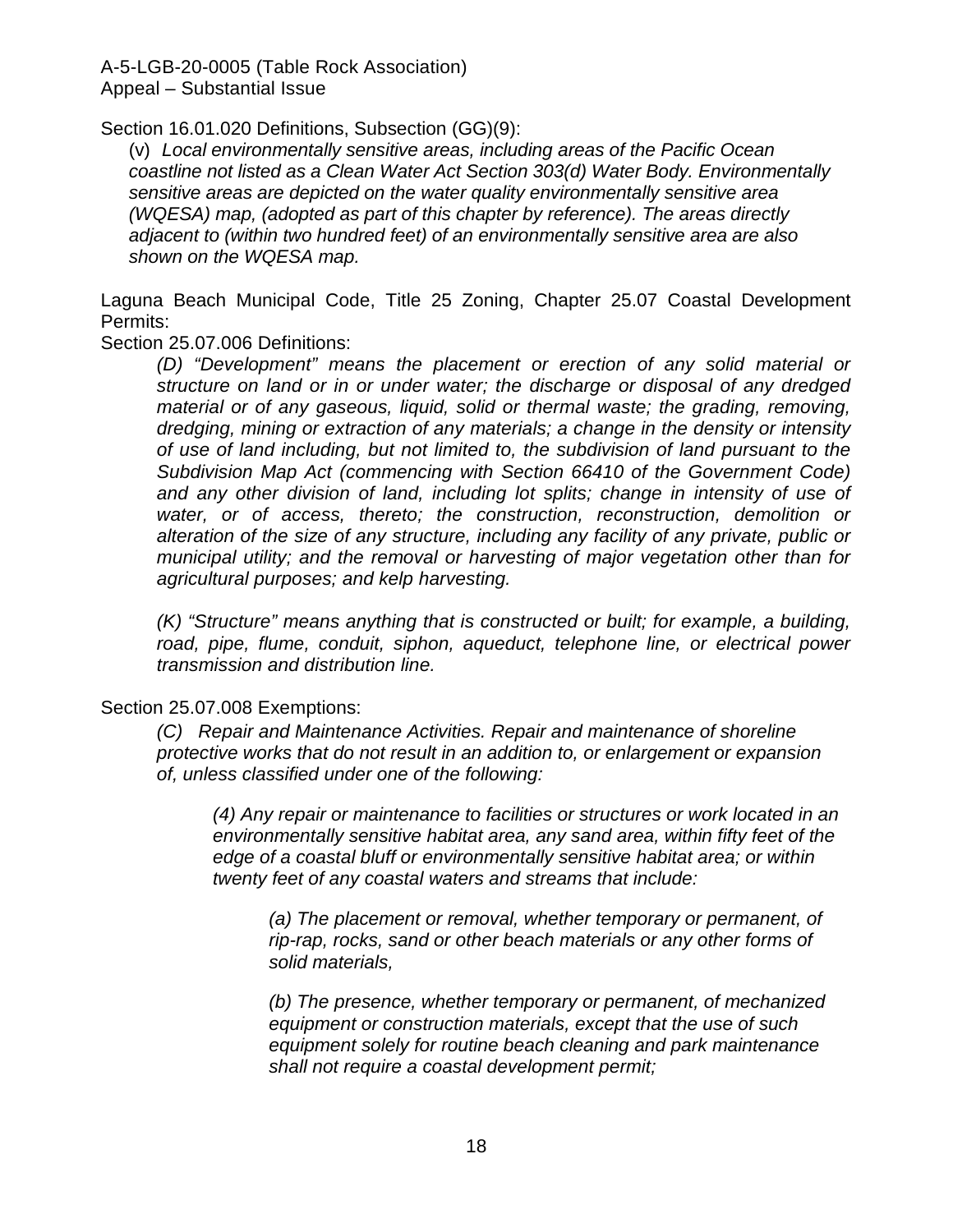Section 25.07.012 Procedures:

*Each coastal development permit application shall be processed in accordance with the following requirements.*

*(G) Findings. A coastal development permit application may be approved or conditionally approved only after the approving authority has reviewed the development project and made all the following findings:* 

*(1) The project is in conformity with all the applicable provisions of the general plan, including the certified local coastal program and any applicable specific plans;* 

*(2) Any development located between the sea and the first public road paralleling the sea is in conformity with the certified local coastal program and with the public access and public recreation policies of Chapter 3 of the Coastal Act;*

*(3) The proposed development will not have any significant adverse impacts within the meaning of the California Environmental Quality Act*